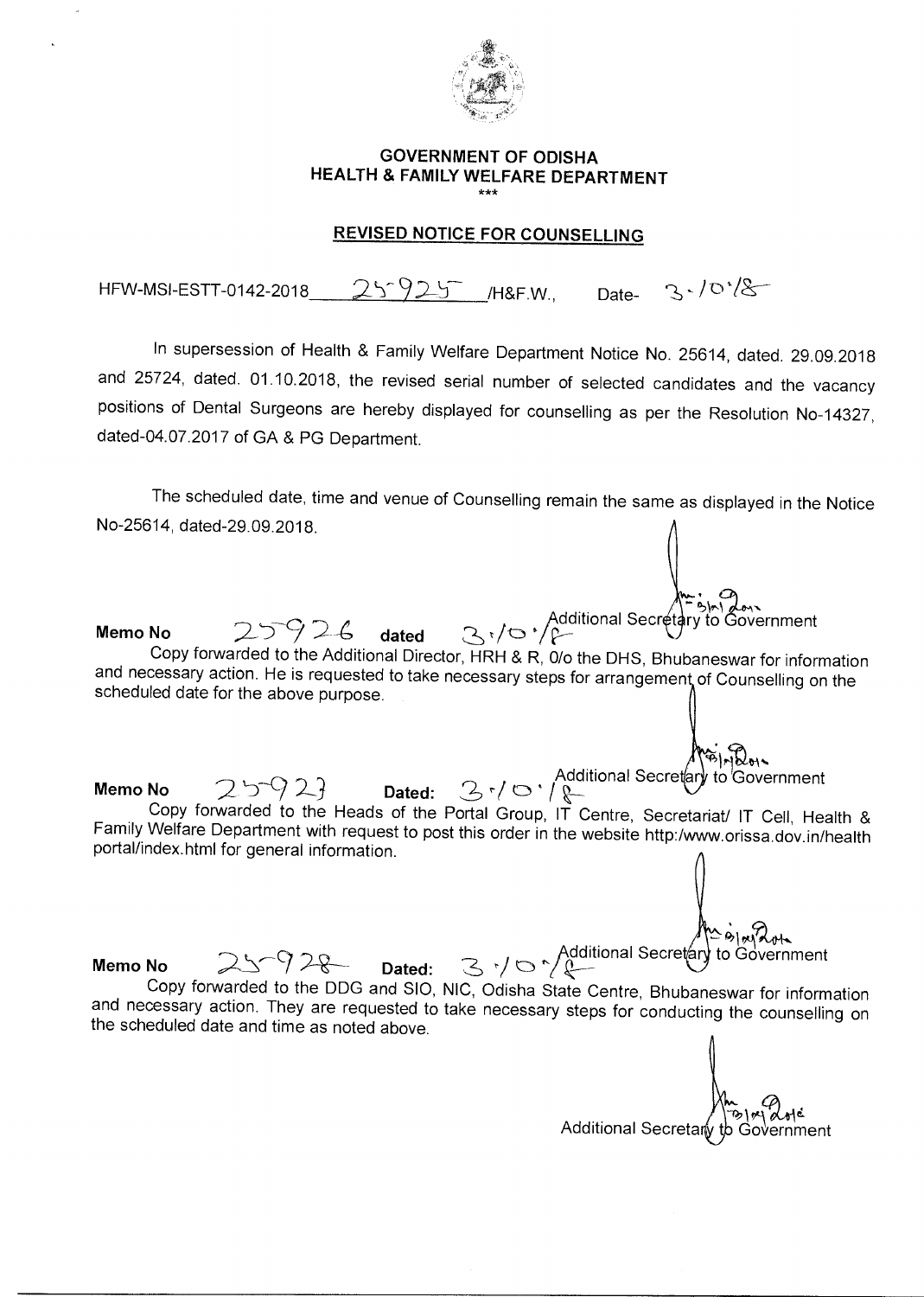## **REVISED LIST OF SELECTED CANDIDATES FOR APPOINTMENT AS DENTAL SURGEON UNDER OPSC, Adv. No. 23 of 2013/14**

 $\ddot{\phantom{a}}$ 

| SI. No for<br>Counselling | Name of the candidate | D.O.B      | Category to<br>which<br>belongs | Category<br>under which<br>selected | Gender | <b>OPSC</b><br>Merit list |
|---------------------------|-----------------------|------------|---------------------------------|-------------------------------------|--------|---------------------------|
|                           | lKishor Kumar Tudu    | 15.06.1975 | <b>ST</b>                       | ST                                  | м      | 151                       |
|                           | Pramod Kumar Behera   | 21.05.1972 | UR                              | UR-OH                               | M      | 134                       |
|                           | Sarat Kumar Nayak     | 03.01.1974 | <b>SEBC</b>                     | UR                                  | м      | 28                        |

## **REVISED LIST OF SELECTED CANDIDATES FOR APPOINTMENT AS DENTAL SURGEON UNDER OPSC Adv.No.15 of 2017/18**

| SI. No for<br>Counselling | Name of the candidate    | D.O.B      | Category to<br>which<br>belongs | Category<br>under<br>which<br>selected | Gender      | <b>OPSC</b><br>Merit list |
|---------------------------|--------------------------|------------|---------------------------------|----------------------------------------|-------------|---------------------------|
| $\mathbf{1}$              | Dr. Singo Hembram        | 03.08.1995 | SТ                              | SТ                                     | F           | 123                       |
| $\overline{2}$            | Dr. Nibejeeta Panda      | 01.07.1990 | <b>UR</b>                       | UR(PWD)                                | F, PWD      | 145                       |
| 3                         | Dr. Manisha              | 15.08.1986 | SC                              | UR                                     | F           | 70                        |
| 4                         | Dr. Debajani Baral       | 04.09.1992 | UR                              | UR                                     | F           | 1                         |
| 5                         | Dr.Abinashi Jena         | 07.10.1992 | <b>SEBC</b>                     | UR                                     | F           | 4                         |
| 6                         | Dr. Gayatri Tripathy     | 01.02.1992 | UR                              | UR                                     | F           | $\overline{2}$            |
| 7                         | Dr. Laxmikanta Patra     | 11.10.1984 | ST                              | <b>ST</b>                              | М           | 121                       |
| 8                         | Dr. Asit Kumar Mishra    | 19.02.1993 | UR                              | UR                                     | М           | 5                         |
| 9                         | Dr. Tapas Ranjan Sial    | 22.02.1993 | SC                              | <b>SC</b>                              | М           | 122                       |
| 10                        | Dr. Amit Nayak           | 03.02.1989 | <b>UR</b>                       | UR                                     | M           | 13                        |
| 11                        | Dr Ajit Kumar Samal      | 09.06.1987 | <b>SEBC</b>                     | UR                                     | М           | 16                        |
| 12                        | Dr. Siddhartha Das       | 04.02.1992 | UR                              | UR                                     | М           | 18                        |
| 13                        | Dr. Abhilasha Mandingi   | 04.03.1992 | <b>ST</b>                       | ST                                     | F           | 125                       |
| 14                        | Dr.Ekagrata Mishra       | 20.09.1993 | UR                              | UR.                                    | F           | 3                         |
| 15                        | Dr. Gayatri Sailaxmi     | 06.09.1992 | SC                              | SC                                     | F           | 129                       |
| 16                        | Dr. Adyasha Pradhan      | 02.02.1993 | UR                              | UR                                     | F           | 6                         |
| 17                        | Dr. Abhijeeta Sahoo      | 30.03.1992 | <b>SEBC</b>                     | UR                                     | F           | 15                        |
| 18                        | Dr. Pratikshya Kar       | 19.10.1990 | UR                              | UR                                     | $\mathsf F$ | 7                         |
| 19                        | Dr. Chandra Mohan        | 04.06.1995 | <b>ST</b>                       | ST                                     | М           | 126                       |
| 20                        | Dr. Aditya Prakash Singh | 15.05.1992 | UR                              | UR                                     | М           | 20                        |
| 21                        | Dr. Debasis Behera       | 01.02.1991 | SC                              | SC                                     | М           | 124                       |
| 22                        | Dr.Sourav Mishra         | 05.05.1993 | <b>UR</b>                       | UR                                     | М           | 24                        |
| 23                        | Dr. Alok Kumar Sahoo     | 22.04.1994 | <b>SEBC</b>                     | UR                                     | М           | 21                        |
| 24                        | Dr.Satyabrata Das        | 01.04.1988 | UR                              | UR                                     | M           | 26                        |
| 25                        | Dr. Neha Marandi         | 25.08.1992 | <b>ST</b>                       | <b>ST</b>                              | F           | 133                       |
| 26                        | Dr. Gurpreet Panesar     | 09.08.1988 | UR                              | UR                                     | F           | 8                         |
| 27                        | Dr. Tapaswini Bag        | 21.07.1983 | SC                              | SC                                     | F           | 130                       |
| 28                        | Dr. Anusuya Mishra       | 02.08.1992 | UR                              | UR                                     | F           | 9                         |
| 29                        | Dr. Ridhi Kedia          | 24.06.1990 | <b>SEBC</b>                     | UR                                     | F           | 33                        |
| 30                        | Dr. Sweta Pattnaik       | 10.07.1994 | UR                              | UR                                     | F           | 10                        |
| 31                        | Dr. Sashi Bhushan Ekka   | 20.12.1984 | ST                              | <b>ST</b>                              | М           | 127                       |
| 32                        | Dr.Gulam Kadir Khan      | 09.07.1991 | <b>UR</b>                       | UR                                     | М           | 27                        |
| 33                        | Dr. Debashis Sethi       | 29.06.1992 | SC                              | SC                                     | M           | 128                       |
| 34                        | Dr. Soumyadev            | 26.07.1988 | UR                              | UR                                     | Μ           | 29                        |
| 35                        | Dr. Sudhansu Sekhar      | 15.07.1993 | <b>SEBC</b>                     | UR                                     | M           | 40                        |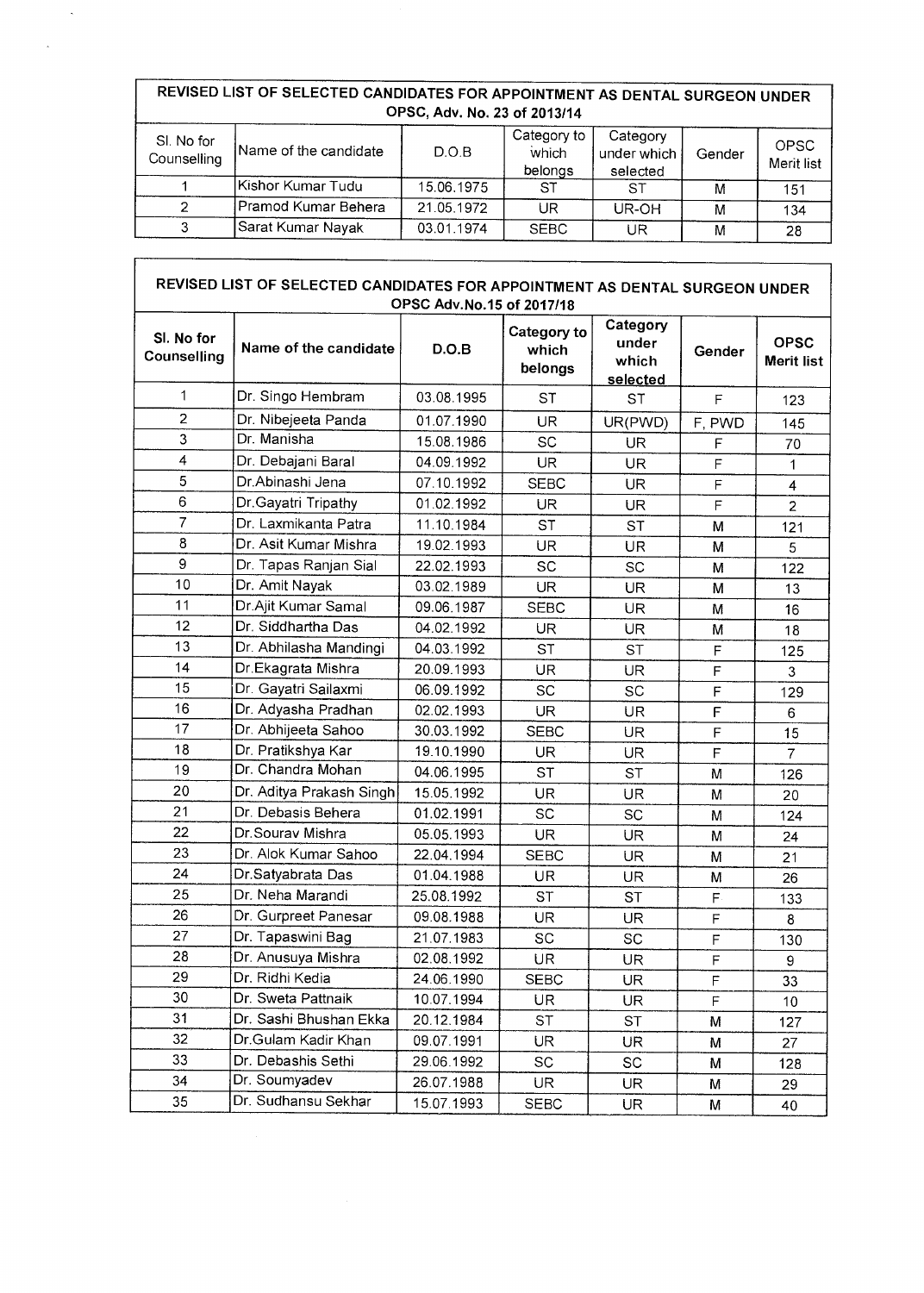| 36 | Dr.Dilip Kumar Singh      |            |             |           |                |     |
|----|---------------------------|------------|-------------|-----------|----------------|-----|
| 37 | Dr.Seema Tigga            | 22.12.1987 | <b>UR</b>   | UR        | M              | 34  |
| 38 | Dr.Kalluri Anita          | 24.02.1989 | <b>ST</b>   | ST        | F              | 136 |
| 39 | Dr. Ranjita Nayak         | 08.12.1994 | <b>UR</b>   | <b>UR</b> | $\overline{F}$ | 11  |
| 40 | Dr.Shabnam Das            | 25.10.1993 | SC          | SC        | F              | 131 |
| 41 | Dr .Bijayini Sahu         | 28.01.1993 | <b>UR</b>   | <b>UR</b> | F              | 12  |
| 42 | Dr. Archana Bhatta        | 22.06.1991 | <b>SEBC</b> | UR        | $\overline{F}$ | 37  |
| 43 | Dr. Bhojanga Narayan      | 22.08.1992 | UR          | <b>UR</b> | F              | 14  |
| 44 | Dr. Ronak Kumar Jain      | 16.05.1994 | <b>ST</b>   | <b>ST</b> | M              | 148 |
| 45 | Dr. Amaranath Behera      | 01.05.1994 | UR.         | <b>UR</b> | M              | 35  |
| 46 | Dr. Ashirbad Mohanty      | 02.05.1991 | <b>SC</b>   | SC        | M              | 132 |
| 47 | Dr. Champak Kumar         | 16.05.1991 | UR.         | UR        | M              | 38  |
| 48 | Dr.K Navin Nair           | 05.04.1989 | <b>SEBC</b> | UR        | М              | 45  |
| 49 | Dr.Sasmita Singh          | 09.06.1987 | UR          | UR        | M              | 39  |
| 50 |                           | 14.06.1988 | <b>ST</b>   | <b>ST</b> | $\mathsf F$    | 137 |
| 51 | Dr. K Archana Gupta       | 30.04.1988 | <b>UR</b>   | <b>UR</b> | F              | 17  |
| 52 | Dr. Chinmayee Mahalik     | 20.06.1988 | SC          | SC        | $\mathsf F$    | 134 |
| 53 | Dr. Silpa Tarenia         | 13.08.1990 | <b>UR</b>   | UR.       | F              | 19  |
| 54 | Dr. Dibyajita Swastipriya | 04.11.1991 | <b>SEBC</b> | <b>UR</b> | $\mathsf F$    | 43  |
| 55 | Dr. Ankita Agrawal        | 25.08.1990 | <b>UR</b>   | <b>UR</b> | F              | 22  |
| 56 | Dr. Laxmikanta Majhi      | 25.03.1988 | <b>ST</b>   | <b>ST</b> | M              | 151 |
| 57 | Dr. Pritish Patnaik       | 07.02.1987 | UR          | UR        | M              | 50  |
|    | Dr.Arun Kumar Singh       | 26.10.1987 | SC          | SC        | M              | 138 |
| 58 | Dr. V Harish Madhav       | 03.12.1986 | UR.         | UR        | M              | 57  |
| 59 | Dr. Satchidananda         | 02.07.1988 | <b>SEBC</b> | UR        | M              | 85  |
| 60 | Dr. Vikram Anand          | 21.12.1986 | UR.         | UR        | M              | 61  |
| 61 | Dr. Minati Hansadah       | 15.04.1988 | <b>ST</b>   | <b>ST</b> | F              | 139 |
| 62 | Dr. Sanghamitra Bishi     | 11.02.1993 | UR          | UR.       | F              | 23  |
| 63 | Dr. Diptirekha Behera     | 25.05.1990 | SC          | SC        | F              | 135 |
| 64 | Dr. Pooja Bohidar         | 05.10.1989 | UR          | UR.       | F              | 25  |
| 65 | Dr. Pratibha Kumari       | 15.07.1988 | <b>SEBC</b> | UR        | F              | 44  |
| 66 | Dr. Sushree Tripathy      | 03.05.1992 | UR          | UR.       | F              | 28  |
| 67 | Dr. Binod Kumar Besra     | 10.04.1988 | <b>ST</b>   | <b>ST</b> | M              | 155 |
| 68 | Dr. Avinanadan            | 02.07.1993 | UR          | <b>UR</b> | M              | 62  |
| 69 | Dr. Soumya Ranjan         | 10.05.1992 | SC          | SC        | M              | 141 |
| 70 | Dr. Jyoti Ranjan Mohanty  | 23.12.1990 | UR.         | UR        | M              | 71  |
| 71 | Dr. S Mrutyunjaya         | 30.11.1992 | <b>SEBC</b> | UR        | M              | 93  |
| 72 | Dr. Abhijeet Mishra       | 31.05.1987 | UR          | UR.       | M              | 73  |
| 73 | Dr. Shibani Tudu          | 10.04.1992 | <b>ST</b>   | <b>ST</b> | F              | 140 |
| 74 | Dr. Salini Mohanty        | 15.07.1992 | UR          | <b>UR</b> | F              | 30  |
| 75 | Dr. Monalisa Behera       | 10.03.1990 | SC          | SC        | F              | 147 |
| 76 | Dr. Aakankshya Nanda      | 02.04.1993 | UR          | UR        | F              | 31  |
| 77 | Dr. Sushree Smaraki       | 20.05.1992 | <b>SEBC</b> | <b>UR</b> | F              | 53  |
| 78 | Dr. Sonia Aggarwal        | 08.02.1985 | UR          | UR        | F              |     |
| 79 | Dr. Subrat Kumar          | 29.08.1988 | <b>ST</b>   | ST        | M              | 32  |
| 80 | Dr. Abhijit Nayak         | 19.09.1992 | UR          | UR.       | M              | 166 |
| 81 | Dr. Biswajit Behera       | 27.11.1993 | SC          | SC        | M              | 77  |
| 82 | Dr. Shreeyam              | 23.02.1989 | <b>UR</b>   | UR.       | M              | 142 |
| 83 | Dr. Jnanaranjan Nayak     | 07.07.1986 | <b>SEBC</b> | UR.       | М              | 80  |
| 84 | Dr. Pradyumna Kumar       | 10.07.1988 | UR          | UR        | M              | 101 |
| 85 | Dr.Rupalaxmi Xess         | 17.12.1988 | ST          | <b>ST</b> | F              | 89  |
|    |                           |            |             |           |                | 146 |

 $\ddot{\phantom{0}}$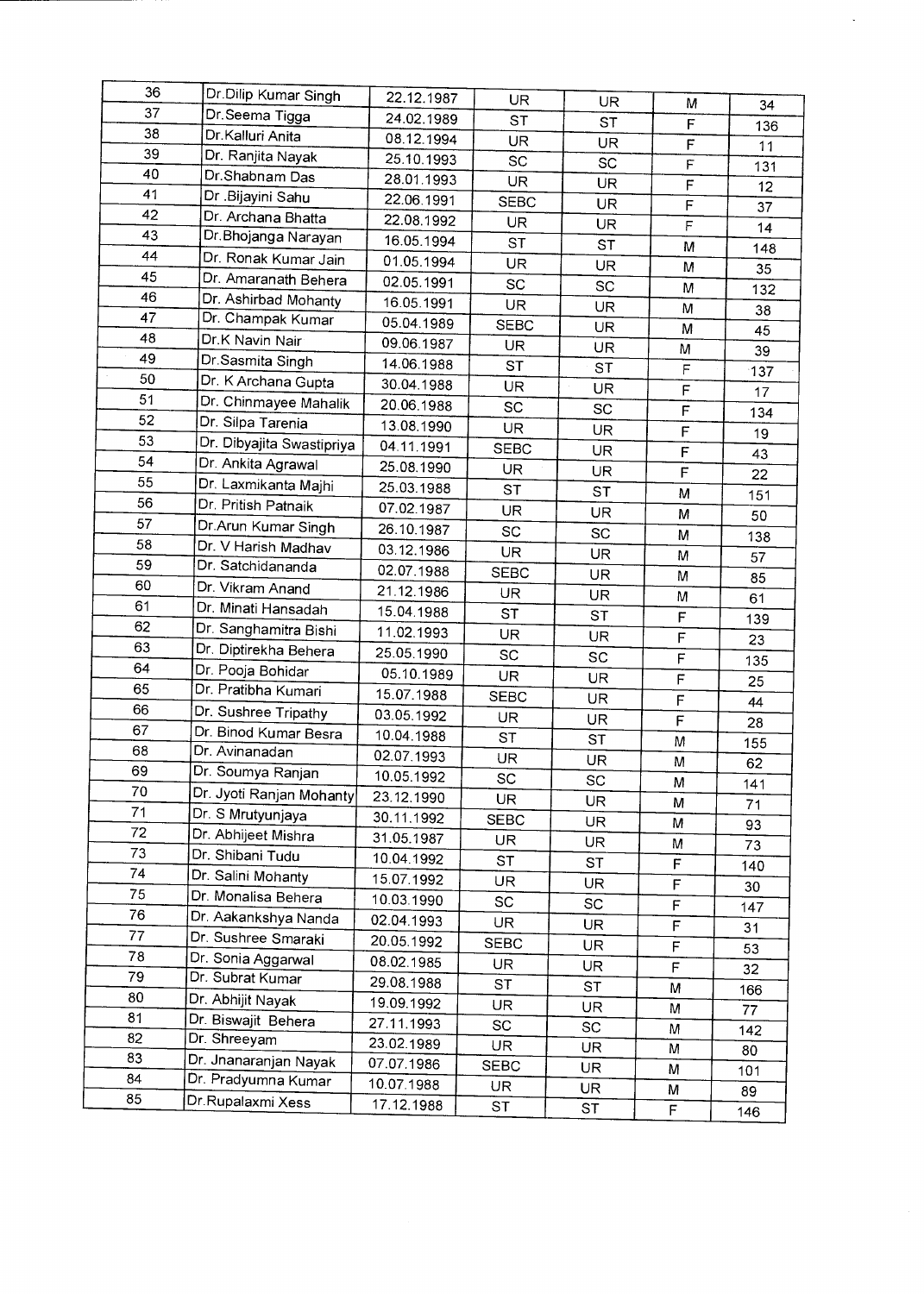| 86  | Dr. Sujata Chauhan<br>Dr. Prajna Paramita | 25.05.1985 | UR          | UR        | $\mathsf F$              | 36        |
|-----|-------------------------------------------|------------|-------------|-----------|--------------------------|-----------|
| 87  |                                           | 30.08.1993 | SC          | SC        | $\mathbb{P}$             | 156       |
| 88  | Dr. Ankita Dash                           | 04.03.1992 | UR          | UR        | $\mathsf F$              | 41        |
| 89  | Dr. Moneesha                              | 17.10.1990 | <b>SEBC</b> | <b>UR</b> | $\widetilde{\mathsf{F}}$ | 106       |
| 90  | Dr. Urvashi Jain                          | 08.06.1992 | UR.         | <b>UR</b> | $\mathsf F$              | 42        |
| 91  | Dr.Tapan Kumar Soren                      | 20.06.1986 | <b>ST</b>   | <b>ST</b> | M                        | 171       |
| 92  | Dr. Sanjeev Kumar Das                     | 25.08.1993 | <b>UR</b>   | <b>UR</b> | М                        | 92        |
| 93  | Dr.Sidhartha Shakti<br>Prasad Behera      | 08.06.1985 | <b>SC</b>   | SC        | М                        | 143       |
| 94  | Dr. Ullash Kumar                          | 05.05.1987 | <b>UR</b>   | <b>UR</b> | M                        | 94        |
| 95  | Dr. Sipra Sahu                            | 28.03.1993 | <b>SEBC</b> | <b>UR</b> | F                        | 108       |
| 96  | Dr. Bodhiswata Pattnaik                   | 16.07.1986 | <b>UR</b>   | UR        | M                        | 97        |
| 97  | Dr. Aparajita Dungdung                    | 20.05.1992 | <b>ST</b>   | ST        | $\mathsf F$              | 149       |
| 98  | Dr.Kamini Majhi                           | 27.06.1990 | <b>UR</b>   | UR        | F                        | 46        |
| 99  | Dr. Akanshita Behera                      | 18.05.1990 | SC          | SC        | F                        | 160       |
| 100 | Dr.Tapaleena Raut                         | 16.10.1993 | <b>UR</b>   | UR        | $\overline{F}$           | 47        |
| 101 | Dr. Ruchika Dey                           | 26.02.1992 | <b>SEBC</b> | UR        | $\mathsf F$              | 111       |
| 102 | Dr. Shubhangi Pareek                      | 19.11.1992 | <b>UR</b>   | UR        | F                        | 48        |
| 103 | Dr. Akruty Patra                          | 17.03.1990 | <b>ST</b>   | <b>ST</b> | $\mathsf F$              | 167       |
| 104 | Dr. Siddhant Behera                       | 18.10.1983 | UR.         | UR        | M                        | 98        |
| 105 | Dr. Soubhagya<br>Prasanna Sethy           | 01.09.1988 | SC          | SC        | М                        | 144       |
| 106 | Dr. Chinmay Mahato                        | 21.11.1987 | UR          | UR        | M                        | 102       |
| 107 | Dr. Bobline Toppo                         | 07.08.1987 | <b>ST</b>   | <b>ST</b> | F                        | 168       |
| 108 | Dr. Abhipsa Mishra                        | 13.02.1991 | UR.         | UR        | $\mathsf F$              | 49        |
| 109 | Dr. Arnapurna Sethi                       | 13.04.1991 | <b>SC</b>   | SC        | F                        | 161       |
| 110 | Dr. Lopamudra Prusty                      | 26.04.1991 | <b>UR</b>   | UR        | $\mathsf F$              | 51        |
| 111 | Dr. Sailabala Bindhani                    | 20.03.1989 | <b>ST</b>   | <b>ST</b> | $\mathsf F$              | 169       |
| 112 | Dr. Ajita Kumar Nayak                     | 10.07.1989 | <b>UR</b>   | <b>UR</b> | M                        | 105       |
| 113 | Dr. Baikuntha Behera                      | 20.08.1991 | SC          | SC        | M                        | 150       |
| 114 | Dr. Amit Dalmia                           | 30.10.1986 | UR          | UR        | M                        | 107       |
| 115 | Dr. Ahuti Bhoi                            | 17.06.1990 | <b>ST</b>   | ST        | $\mathsf F$              | 170       |
| 116 | Dr. Anita Kumari Misra                    | 29.04.1988 | <b>UR</b>   | UR        | $\mathsf F$              | 52        |
| 117 | Dr. Barnali Banayoshna<br>Mohapatra       | 09.10.1990 | SC          | SC        | F                        | 163       |
| 118 | Dr. Sujata Sahani                         | 05.04.1986 | UR          | UR        | F                        | 54        |
| 119 | Dr. B.Jyotiraj                            | 16.04.1991 | SC          | SC        | М                        | 152       |
| 120 | Dr. Satyajit Mohapatra                    | 01.10.1986 | UR.         | UR        | М                        | 112       |
| 121 | Dr. Sujata Sudhanjali                     | 20.06.1994 | SC          | SC        | F                        | 164       |
| 122 | Dr. Sonalika Kabi                         | 07.06.1989 | <b>UR</b>   | UR        | F                        | 55        |
| 123 | Dr. Prabhat Kumar Das                     | 05.06.1986 | SC          | SC        | M                        | 153       |
| 124 | Dr. Haripada Das                          | 08.03.1988 | UR          | UR        | М                        | 113       |
| 125 | Dr. B.Sonali Suvadarsini                  | 12.07.1993 | SC          | SC        | F                        | 165       |
| 126 | Dr. Malaya Manjari Mati                   | 12.06.1994 | UR.         | UR        | F                        |           |
| 127 | Dr.Nigam Nanda Behera                     | 01.08.1990 | SC          | SC        | М                        | 56<br>154 |
| 128 | Dr. Supriya Padhy                         | 18.12.1990 | UR.         | UR.       | F                        |           |
| 129 | Dr. Sujit Behera                          | 24.08.1986 | SC          | SC        |                          | 58        |
| 130 | Dr. Pooja Agrawal                         | 15.01.1994 | UR.         | UR        | М<br>F                   | 157<br>59 |
| 131 | Dr. Sonu Sanyal                           | 20.06.1993 | SC          | SC        |                          |           |
| 132 | Dr.Pranati Behera                         | 11.05.1990 | <b>UR</b>   | UR        | M<br>F                   | 158       |
| 133 | Dr. Mrutyunjaya Behera                    | 03.03.1991 | SC          | SC        |                          | 60        |
|     |                                           |            |             |           | М                        | 159       |

 $\frac{1}{2} \frac{1}{2} \frac{1}{2} \frac{1}{2}$ 

 $\mathcal{L}^{(1)}$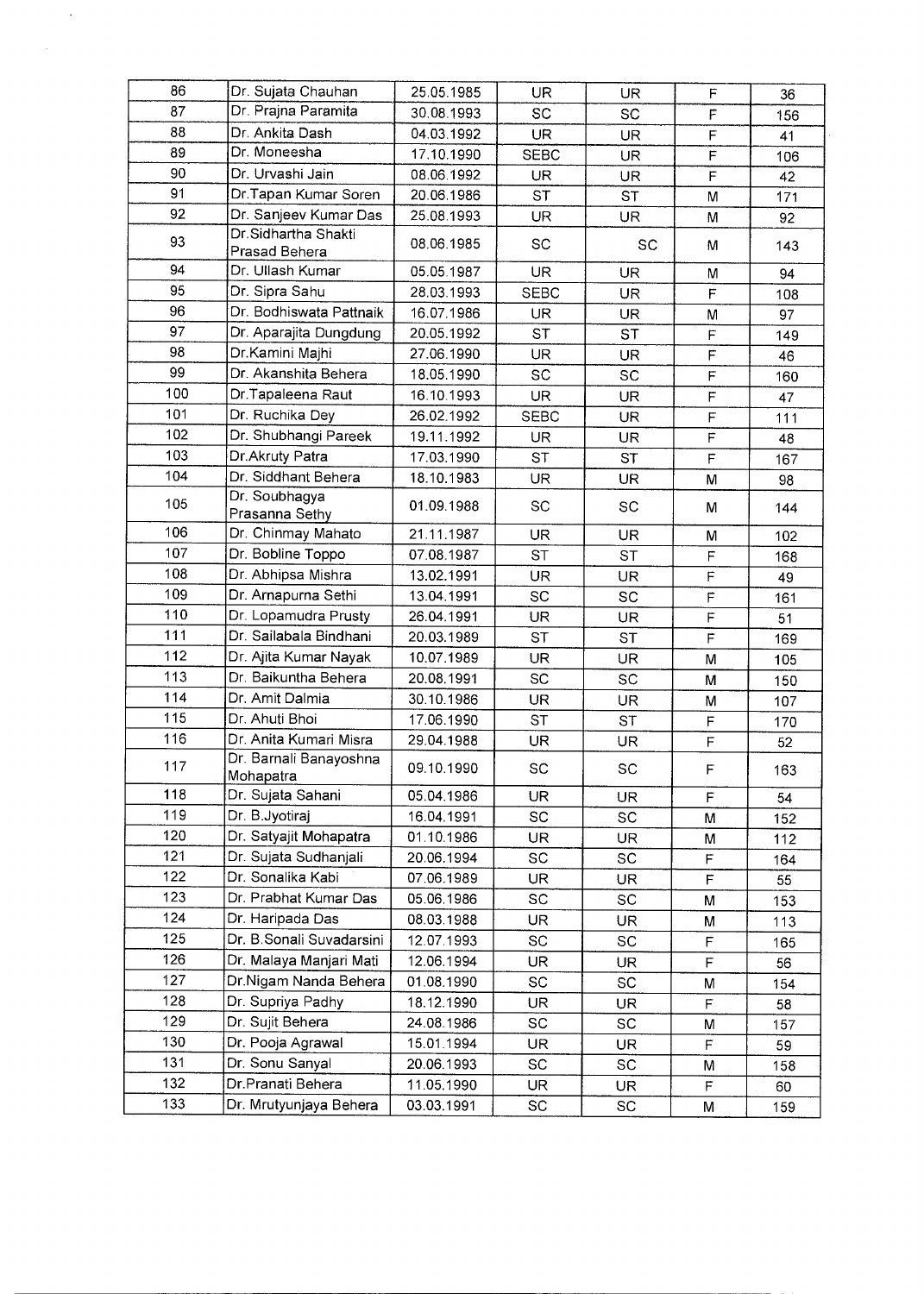| 134 | Dr. Debjani Mohanty                    | 15.09.1989 | UR.       | UR.       | F                       | 63  |
|-----|----------------------------------------|------------|-----------|-----------|-------------------------|-----|
| 135 | Dr. Sameer Kumar Bag                   | 13.01.1986 | SC        | <b>SC</b> | м                       | 162 |
| 136 | Dr. Dibyadeepika                       | 11.07.1989 | <b>UR</b> | <b>UR</b> | F                       | 64  |
| 137 | Dr. Pinali Das                         | 05.05.1992 | <b>UR</b> | <b>UR</b> | $\mathsf F$             | 65  |
| 138 | Dr. Chenna Shruti                      | 06.08.1993 | <b>UR</b> | UR        | F                       | 66  |
| 139 | Dr. Khushbu Agrawal                    | 06.03.1987 | UR.       | UR.       | $\mathsf F$             | 67  |
| 140 | Dr. Sneha Moturi                       | 13.07.1992 | UR.       | UR.       | $\mathsf F$             | 68  |
| 141 | Dr. Sudipta Mohapatra                  | 28.09.1989 | <b>UR</b> | <b>UR</b> | F                       | 69  |
| 142 | Dr. Krishna Mukherjee                  | 08.05.1993 | <b>UR</b> | <b>UR</b> | F                       | 72  |
| 143 | Dr. Arpita Behura                      | 10.03.1993 | UR        | <b>UR</b> | F                       | 74  |
| 144 | Dr. Swapnashree                        | 27.12.1988 | UR        | UR.       | F                       | 75  |
| 145 | Dr. Poonam Agrawal                     | 18.12.1987 | <b>UR</b> | UR.       | $\mathsf F$             | 76  |
| 146 | Dr. Suvranita Jena                     | 09.07.1992 | UR.       | UR.       | $\mathsf F$             | 78  |
| 147 | Dr. Ankita Samantaray                  | 23.01.1991 | UR.       | UR        | F                       | 79  |
| 148 | Dr. Sanjum Aasma                       | 08.04.1992 | <b>UR</b> | <b>UR</b> | $\mathsf F$             | 81  |
| 149 | Dr. Snigdha Paramita                   | 15.03.1988 | UR.       | UR        | $\mathsf F$             | 82  |
| 150 | Dr. Gayatree Mishra                    | 28.06.1993 | UR.       | <b>UR</b> | $\overline{\mathsf{F}}$ | 83  |
| 151 | Dr. Barsharani Mekap                   | 05.04.1992 | UR.       | UR.       | $\mathsf F$             | 84  |
| 152 | Dr. Kabita Sahoo                       | 27.02.1993 | <b>UR</b> | UR.       | $\mathsf F$             | 86  |
| 153 | Dr. Saleena Mishra                     | 02.04.1995 | UR.       | UR.       | $\mathsf F$             | 87  |
| 154 | Dr. Kakuli Ghosh                       | 30.04.1992 | UR.       | <b>UR</b> | $\mathsf F$             | 88  |
| 155 | Dr. Lopamudra Jena                     | 01.09.1991 | UR.       | <b>UR</b> | F                       | 90  |
| 156 | Dr. Jashmine<br>Priyadarshini Senapaty | 15.07.1991 | <b>UR</b> | UR.       | F                       | 91  |
| 157 | Dr. Sushmita pattnaik                  | 29.04.1994 | UR.       | <b>UR</b> | F                       | 95  |
| 158 | Dr. Dipty Krishnayani                  | 06.10.1992 | <b>UR</b> | <b>UR</b> | F                       | 96  |
| 159 | Dr. Amrita Kumari Sahu                 | 27.03.1991 | UR.       | <b>UR</b> | F                       | 99  |
| 160 | Dr. Ishanki Mishra                     | 02.07.1991 | UR        | UR.       | F                       | 100 |
| 161 | Dr. Swati Swagatika                    | 18.11.1987 | <b>UR</b> | UR.       | $\mathsf F$             | 103 |
| 162 | Dr. Shaheda Tabassum                   | 11.01.1992 | UR.       | UR        | F                       | 104 |
| 163 | Dr. Jewa Tripathy                      | 01.09.1992 | UR        | <b>UR</b> | F                       | 109 |
| 164 | Dr. Suman Mohanty                      | 24.12.1989 | <b>UR</b> | UR.       | $\mathsf F$             | 110 |
| 165 | Dr. Shelly Roy                         | 16.11.1990 | UR        | UR.       | $\mathsf F$             | 114 |
| 166 | Dr. Bhagyashree Sahoo                  | 06 05.1989 | <b>UR</b> | <b>UR</b> | $\overline{F}$          | 115 |
| 167 | Dr. Jimmy Manisha                      | 01.06.1990 | UR        | <b>UR</b> | F                       | 116 |
| 168 | Dr. Sarmistha<br>Swayamshree Udgata    | 05.07.1987 | UR        | UR.       | F                       | 117 |
| 169 | Dr. Puja Priyadarshini                 | 16.10.1991 | UR        | UR        | F                       | 118 |
| 170 | Dr. Suravi Chatterjee                  | 01.02.1992 | UR        | UR.       | F                       | 119 |
| 171 | Dr. Pragyan Mohanty                    | 10.02.1991 | UR.       | UR.       | $\mathsf F$             | 120 |

 $\label{eq:1} \frac{1}{\sqrt{2}}\int_{0}^{\pi}\frac{1}{\sqrt{2}}\left(\frac{1}{\sqrt{2}}\right)^{2}d\mu_{0}^{2}d\mu_{0}^{2}d\mu_{0}^{2}$ 

 $\frac{1}{2}$  ,  $\frac{1}{2}$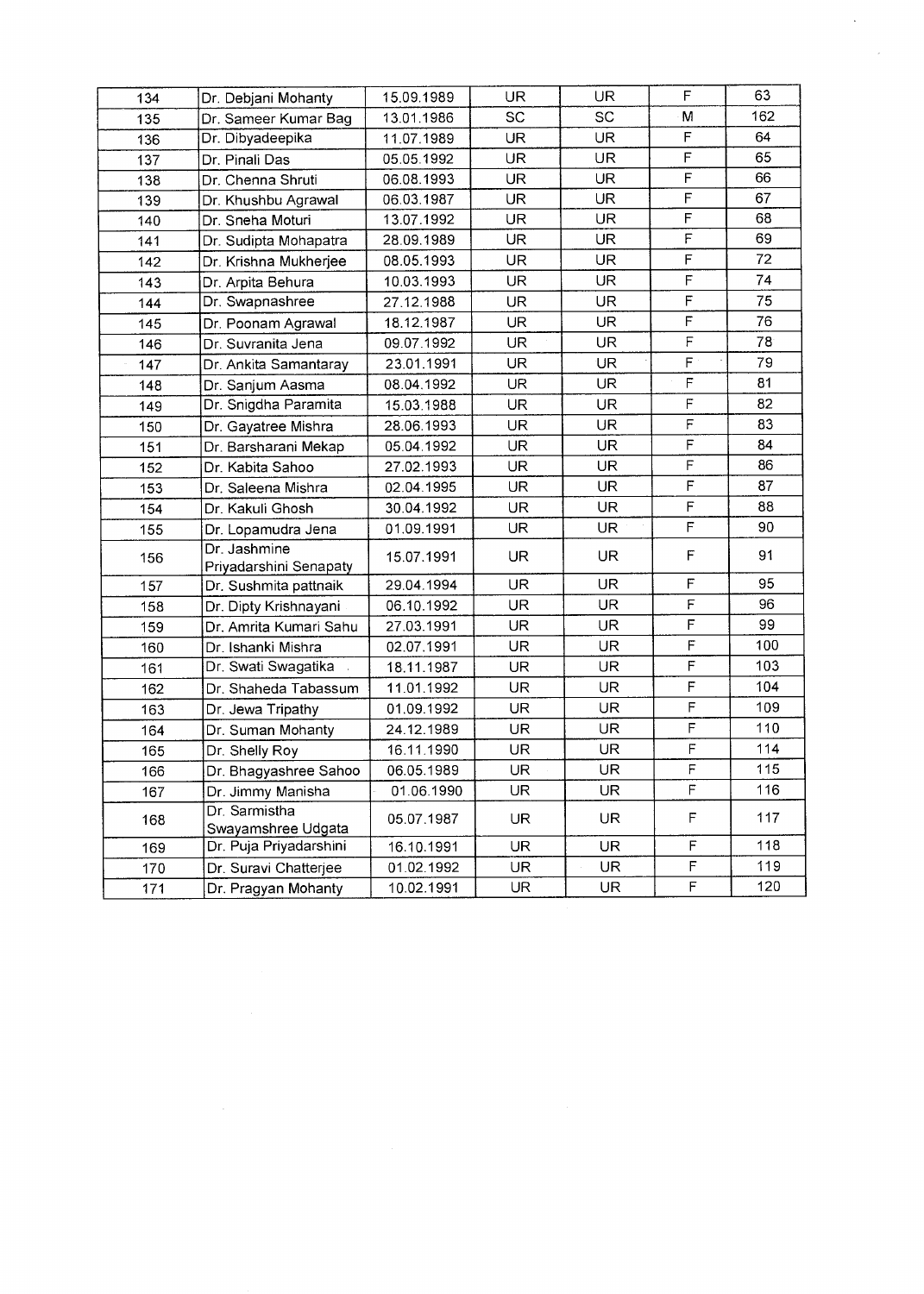| SI. No | <b>District</b> | <b>List of Institutions</b> |
|--------|-----------------|-----------------------------|
| 1.     | Anugul          | C.H.C Bantala               |
| 2.     | Anugul          | C.H.C Chhendipada           |
| 3.     | Anugul          | C.H.C Khamar                |
| 4.     | Anugul          | C.H.C Raj K.Nagar           |
| 5.     | Anugul          | C.H.C Godibandha            |
| 6.     | Anugul          | C.H.C Kosala                |
| 7.     | Anugul          | C.H.C Kaniha                |
| 8.     | Balasore        | CHC, Patrapur               |
| 9.     | Balasore        | CHC, G.K Bhatta             |
|        | 10. Balasore    | CHC, Gopalpur               |
| 11.    | Balasore        | CHC, Iswarpur               |
|        | 12. Balasore    | CHC, Simulia                |
|        | 13. Balasore    | CHC, Remuna                 |
|        | 14. Balasore    | C.H.C Baliapal              |
|        | 15. Balasore    | C.H.C Basta                 |
|        | 16. Balasore    | C.H.C Kamarda               |
|        | 17. Balasore    | C.H.C Khaira                |
|        | 18. Balasore    | C.H.C Anantapur             |
|        | 19. Balasore    | C.H.C Khantapara            |
|        | 20. Balasore    | C.H.C Rupsa                 |
| 21.    | Balasore        | C.H.C Hatigarh              |
| 22.    | Balasore        | C.H.C Berhampur             |
|        | 23. Baragarh    | C.H.C Bhukta                |
|        | 24. Baragarh    | C.H.C Barpali               |
| 25.    | Baragarh        | C.H.C Bhatali               |
|        | 26. Baragarh    | C.H.C Talapali              |
| 27.    | Baragarh        | C.H.C Bijepur               |
| 28.    | Baragarh        | C.H.C Pahadasingida         |
| 29.    | Baragarh        | C.H.C Katapali              |
| 30.    | Baragarh        | C.H.C Agalpur               |
| 31.    | Baragarh        | C.H.C Jamala                |
| 32.    | Baragarh        | C.H.C Bukuramunda           |
| 33.    | Baragarh        | C.H.C Sohela                |
| 34.    | Bhadrak         | C.H.C Bhandari Pokhari      |
| 35.    | Bhadrak         | C.H.C Chandbali             |
| 36.    | Bhadrak         | C.H.C Dhamanagar            |
| 37.    | Bhadrak         | C.H.C Tihidi                |
| 38.    | Bhadrak         | C.H.C Agarapada             |
| 39.    | Bolangir        | C.H.C Agalpur               |
| 40.    | Bolangir        | C.H.C Belapada              |
| 41.    | Bolangir        | C.H.C Ghasian               |
| 42.    | Bolangir        | C.H.C Saintala              |
| 43.    | Bolangir        | C.H.C Kantabanjhi           |

 $\sim$ 

 $\mathcal{L}_{\mathcal{A}}$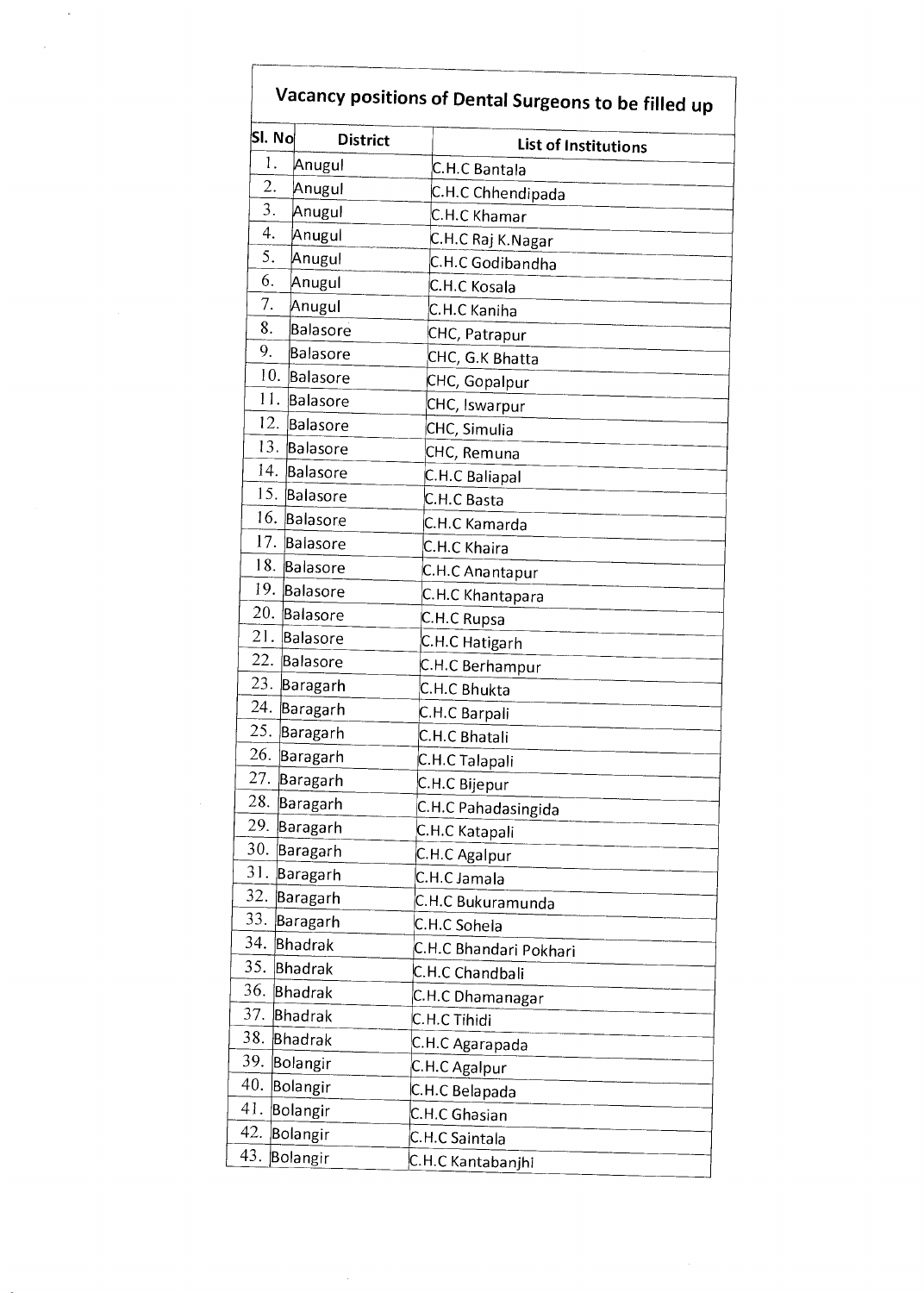|     | 44. Bolangir  | C.H.C Tureikela         |
|-----|---------------|-------------------------|
|     | 45. Bolangir  | C.H.C Chudapali         |
|     | 46. Bolangir  | C.H.C Kholan            |
|     | 47. Boudh     | C.H.C Baunsuni          |
|     | 48. Boudh     | C.H.C Puruna CTC        |
|     | 49. Boudh     | C.H.C Manamunda         |
|     | 50. Cuttack   | C.H.C Dampara           |
|     | 51. Cuttack   | C.H.C Bindhanima        |
|     | 52. Cuttack   | C.H.C Niali             |
|     | 53. Cuttack   | C.H.C Kanpur            |
|     | 54. Cuttack   | C.H.C Tigiria           |
|     | 55, Cuttack   | C.H.C Baramba           |
|     | 56. Cuttack   | C.H.C Mahanga           |
|     | 57. Cuttack   | C.H.C Berhampura        |
|     | 58. Cuttack   | C.H.C Subarnapur        |
|     | 59. Cuttack   | C.H.C Maniabandha       |
|     | 60. Cuttack   | C.H.C Bentakar          |
|     | 61. Cuttack   | C.H.C Jorum Hosp.       |
|     | 62. Cuttack   | C.H.C Narsinghpur       |
|     | 63. Cuttack   | C.H.C Nischintakoili    |
|     | 64. Deogarh   | C.H.C Tileibani         |
|     | 65. Deogarh   | C.H.C Bamparada         |
|     | 66. Deogarh   | C.H.C Chhatabar         |
|     | 67. Dhenkanal | C.H.C Odapada           |
|     | 68. Dhenkanal | C.H.C Mathakargola      |
|     | 69. Dhenkanal | C.H.C Birasal           |
|     | 70. Dhenkanal | C.H.C Jiral             |
|     | 71. Dhenkanal | C.H.C Sriramchandra Pur |
| 72. | Dhenkanal     | C.H.C Khajuriakata      |
| 73. | Dhenkanal     | C.H.C Analabereni       |
| 74. | Dhenkanal     | C.H.C Parajang          |
| 75. | Dhenkanal     | C.H.C Beltikiri         |
|     | 76. Gajapati  | CHC ,Gumma              |
| 77. | Gajapati      | C.H.C Mohana            |
| 78. | Gajapati      | C.H.C Chandragiri       |
|     | 79. Gajapati  | C.H.C Gurandi           |
| 80. | Ganjam        | SDH, Hinjili            |
| 81. | Ganjam        | C.H.C Girisola          |
| 82. | Ganjam        | C.H.C Khandadeuli       |
| 83. | Ganjam        | C.H.C Kukudakhandi      |
| 84. | Ganjam        | C.H.C Digapahandi       |
|     | 85. Ganjam    | C.H.C Gobara            |
| 86. | Ganjam        | C.H.C Sorada            |
| 87. | Ganjam        | C.H.C Purusottampur     |
| 88. | Ganjam        | C.H.C Buguda            |
| 89. | Ganjam        | C.H.C Dharakote         |
|     | 90. Ganjam    | C.H.C Jagannath Prasad  |

 $\label{eq:2} \begin{split} \frac{1}{\sqrt{2}}\frac{1}{\sqrt{2}}\frac{1}{\sqrt{2}}\frac{1}{\sqrt{2}}\frac{1}{\sqrt{2}}\frac{1}{\sqrt{2}}\frac{1}{\sqrt{2}}\frac{1}{\sqrt{2}}\frac{1}{\sqrt{2}}\frac{1}{\sqrt{2}}\frac{1}{\sqrt{2}}\frac{1}{\sqrt{2}}\frac{1}{\sqrt{2}}\frac{1}{\sqrt{2}}\frac{1}{\sqrt{2}}\frac{1}{\sqrt{2}}\frac{1}{\sqrt{2}}\frac{1}{\sqrt{2}}\frac{1}{\sqrt{2}}\frac{1}{\sqrt{2}}\frac{1}{\sqrt{$ 

 $\hat{\boldsymbol{\beta}}$ 

 $\mathcal{L}_{\mathcal{A}}$ 

 $\sim$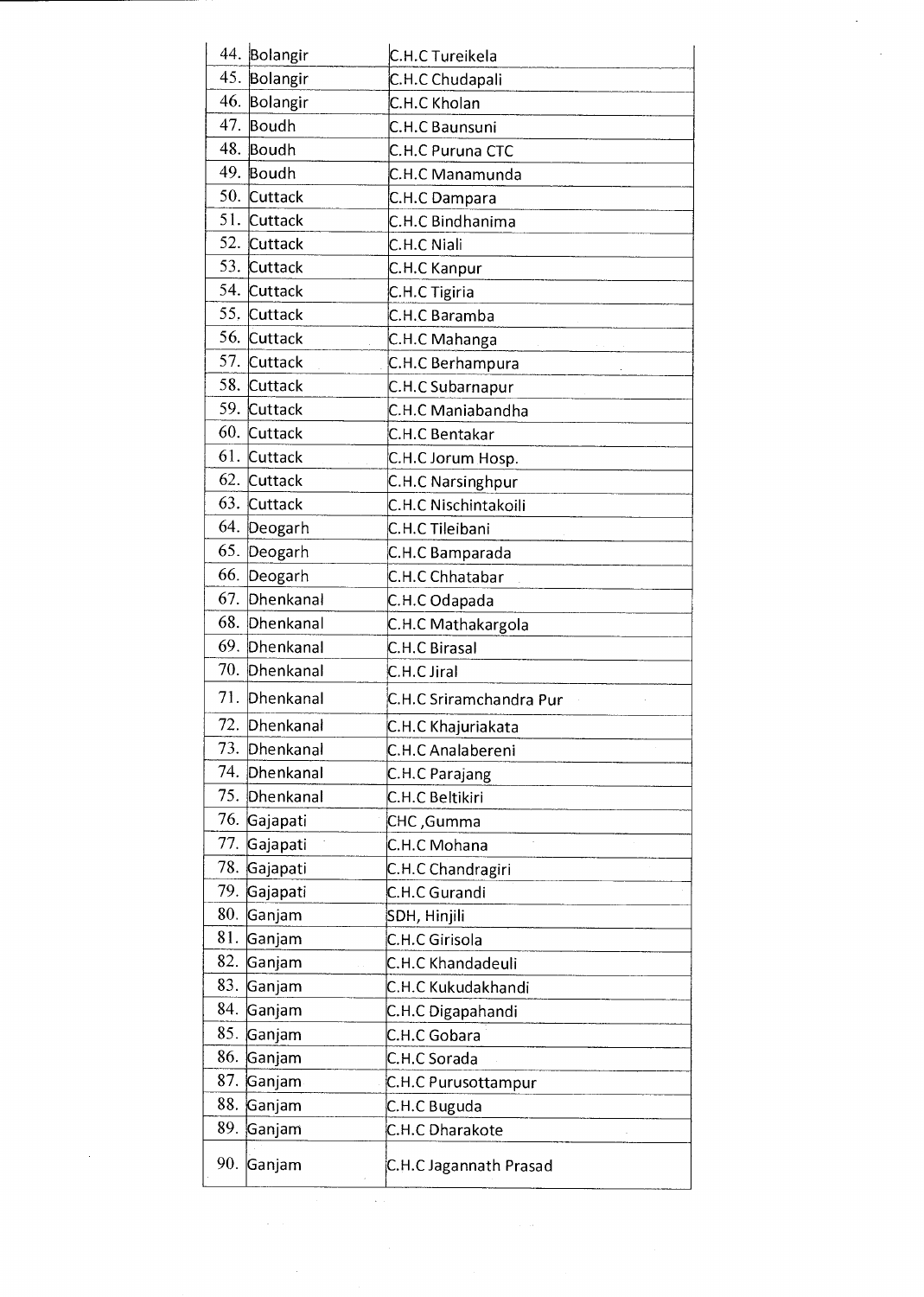| 91.<br>Ganjam     | C.H.C Sumandal       |
|-------------------|----------------------|
| 92.<br>Ganjam     | C.H.C Belaguntha     |
| 93. Ganjam        | C.H.C Gallery        |
| 94. Ganjam        | C.H.C Chikiti        |
| 95. Ganjam        | C.H.C Khallikote     |
| 96. Ganjam        | C.H.C Patrapur       |
| 97. Ganjam        | C.H.C Polsara        |
| 98. Ganjam        | C.H.C Bhatkumarda    |
| 99. Ganjam        | C.H.C Adapada        |
| $100$ Ganjam      | C.H.C Badagada       |
| 101 Ganjam        | C.H.C Balisira       |
| 102 Ganjam        | C.H.C Municipentha   |
| $103$ Ganjam      | C.H.C Belgaon        |
| 104 Ganjam        | C.H.C Kabisuryanagar |
| $105$ Ganjam      | C.H.C Keluapalli     |
| $106$ Ganjam      | C.H.C Sheragada      |
| $107$ Ganjam      | C.H.C Bamkoi         |
| 108 Jagatsinghpur | C.H.C Balikuda       |
| 109 Jagatsinghpur | C.H.C Paradeep       |
| 110 Jagatsinghpur | C.H.C Manijanga      |
| 111 Jagatsinghpur | C.H.C Nuagaon        |
| 112 Jagatsinghpur | C.H.C Erasama        |
| 113 Jagatsinghpur | C.H.C Raghunathpur   |
| 114 Jagatsinghpur | C.H.C Mandasahi      |
| 115 Jagatsinghpur | C.H.C Kujanga        |
| 116 Jajpur        | C.H.C, Sukinda       |
| 117 yajpur        | C.H.C, Korei         |
| 118 Jajpur        | C.H.C, Madhuban      |
| 119 Jajpur        | C.H.C Barachana      |
| 120 Jajpur        | C.H.C Binjharpur     |
| 121 Jajpur        | C.H.C Danagadi       |
| 122 Jajpur        | C.H.C Mangalpur      |
| $123$ ajpur       | C.H.C Dharmasala     |
| 124 Jajpur        | C.H.C Bari           |
| $125 \mu$ ajpur   | C.H.C Markandapur    |
| $126$ Jajpur      | C.H.C JK Road        |
| 127 Jharsuguda    | C.H.C Kirimira       |
| 128 harsuguda     | C.H.C Kolabira       |
| 129 µharsuguda    | C.H.C Mundrajore     |
| 130 harsuguda     | C.H.C Rajapur        |
| 131   harsuguda   | C.H.C Lakhanpur      |
| 132 Kalahandi     | CHC ,Junagarh        |
| 133 Kalahandi     | C.H.C Borda          |
| 134 Kalahandi     | C.H.C Jaipatna       |
| 135 Kalahandi     | C.H.C Cilliguda      |
| 136 Kalahandi     | C.H.C Koksara        |
| 137 Kalahandi     | C.H.C Biswanath Pur  |
| 138 Kalahandi     | C.H.C M. Rampur      |

 $\hat{\mathcal{A}}$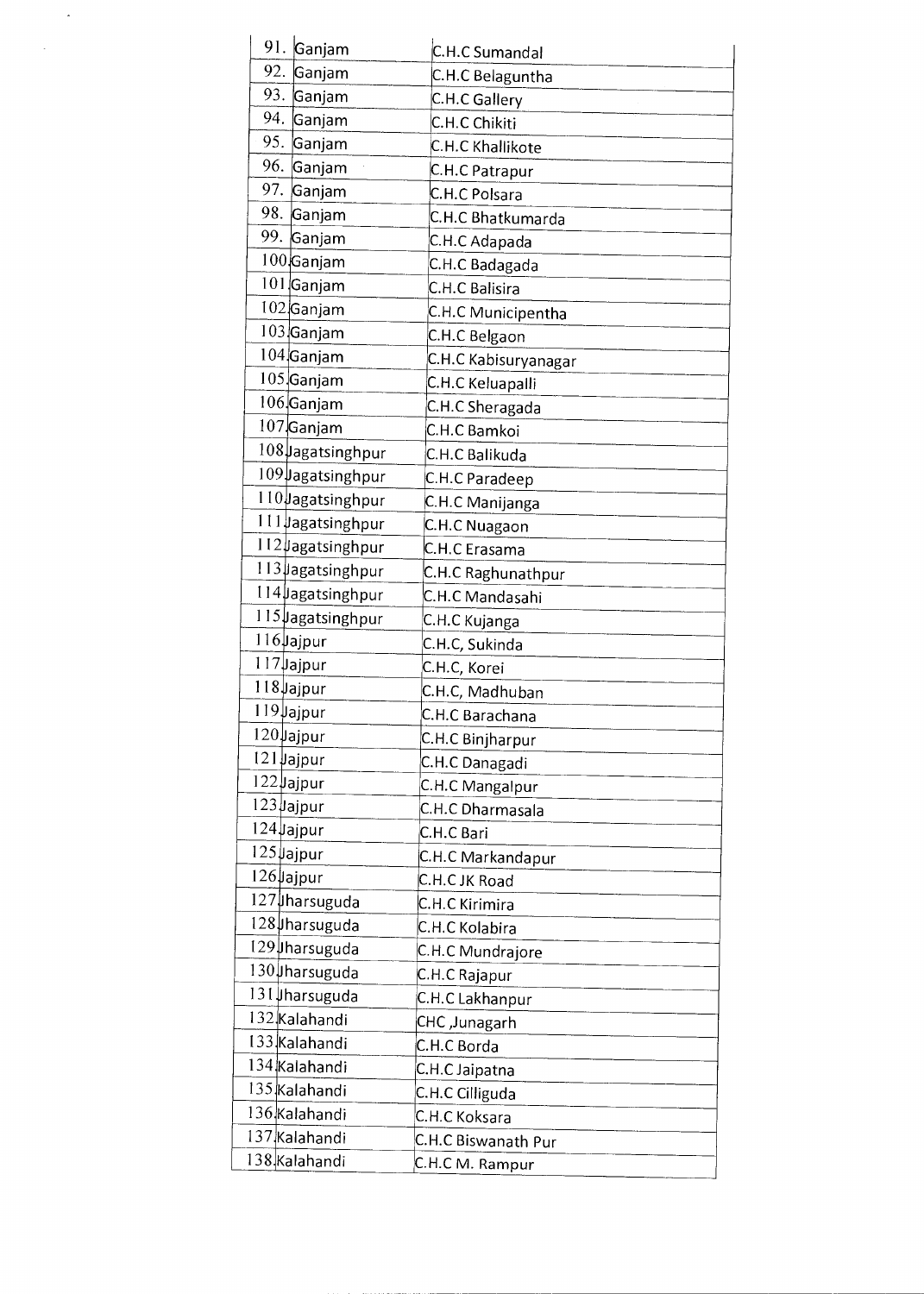| 139 Kalahandi  | C.H.C Parla          |
|----------------|----------------------|
| 140 Kalahandi  | C.H.C Pastikudi      |
| 141 Kalahandi  | C.H.C Narla          |
| 142 Kalahandi  | C.H.C Th. Rampur     |
| 143 Kandhamal  | C.H.C G. Udayagiri   |
| 144 Kandhamal  | C.H.C Gressingia     |
| 145 Kandhamal  | C.H.C Khajuripada    |
| 146 Kandhamal  | C.H.C Phiringia      |
| 147 Kandhamal  | C.H.C Tikabali       |
| 148 Kandhamal  | C.H.C Tumudibandha   |
| 149 Kandhamal  | C.H.C Barkhama       |
| 150 Kandhamal  | C.H.C Nuagaon        |
| 151 Kandhamal  | C.H.C Gumagarh       |
| 152 Kendrapara | SDH, Pattamundai     |
| 153 Kendrapara | C.H.C Rajakanika     |
| 154 Kendrapara | C.H.C Aul            |
| 155 Kendrapara | C.H.C Mahakalapada   |
| 156 Kendrapara | C.H.C Marsaghai      |
| 157 Kendrapara | C.H.C Rajnagar       |
| 158 Kendrapara | C.H.C Derabis        |
| 159 Kendrapara | C.H.C Indupur        |
| 160 Keonjhar   | CHC, Banspal         |
| 161 Keonjhar   | C.H.C Bhanda         |
| 162 Keonjhar   | C.H.C Sainkul        |
| 163 Keonjhar   | C.H.C Ghatgaon       |
| 164 Keonjhar   | C.H.C Harichandanpur |
| 165 Keonjhar   | C.H.C Salania        |
| 166 Keonjhar   | C.H.C Patna          |
| 167 Keonjhar   | C.H.C Telkoi         |
| 168 Keonjhar   | C.H.C Fakirpur       |
| 169 Keonjhar   | C.H.C Joda           |
| 170 Keonjhar   | C.H.C Barbil Hosp.   |
| 171 Keonjhar   | C.H.C Padmapur       |
| 172 Khurdha    | C.H.C Balipatna      |
| 173 Khurdha    | C.H.C Banapur        |
| 174 Khurdha    | C.H.C Botalama       |
| 175 Khurdha    | C.H.C Tangi          |
| 176 Khurdha    | C.H.C Balakati       |
| 177 Khurdha    | C.H.C Mendhasal      |
| 178 Khurdha    | U.C.H.C Unit-IV      |
| 179 Khurdha    | C.H.C Bolagarh       |
| 180 Khurdha    | C.H.C Haladia        |
| 181 Khurdha    | C.H.C Gambharimunda  |
| 182 Khurdha    | C.H.C Bankoi         |
| 183 Koraput    | C.H.C Boriguma       |
| 184 Koraput    | C.H.C Laxmipur       |
| 185 Koraput    | C.H.C Nandapur       |
| 186 Koraput    | C.H.C Dasamanthapur  |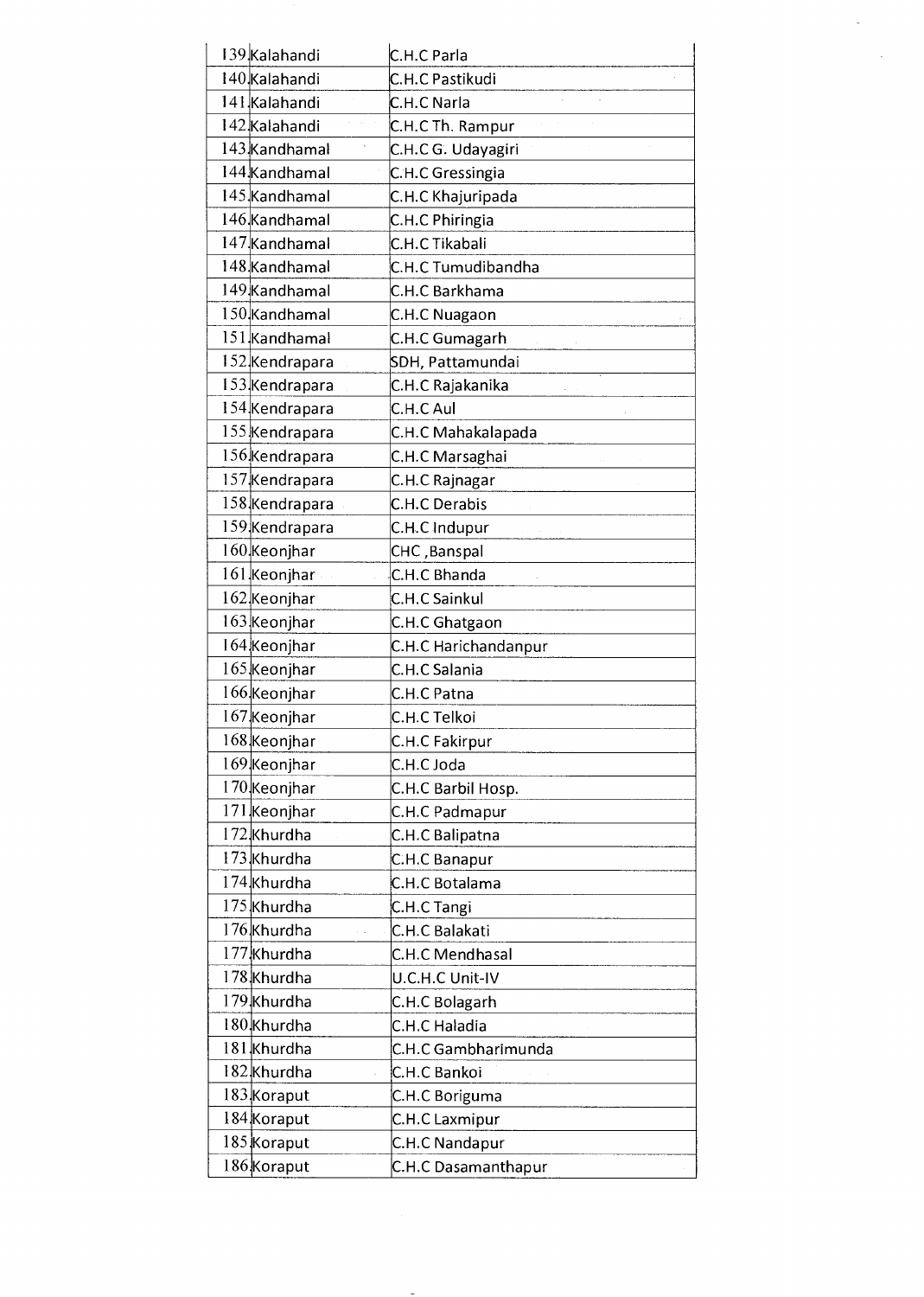| 187 Koraput       | C.H.C Ravanaguda     |
|-------------------|----------------------|
| 188 Koraput       | C.H.C GH, Sunabeda   |
| 189 Malkangiri    | CHC, Podia           |
| 190 Malkangiri    | SDH, Chitrakonda     |
| 191 Malkangiri    | SDH Mathili          |
| 192 Malkangiri    | C.H.C Kalimela       |
| 193 Malkangiri    | C.H.C Pandripani     |
| 194 Mayurbhanj    | C.H.C Badasahi       |
| 195 Mayurbhanj    | C.H.C Bahalda        |
| 196 Mayurbhanj    | C.H.C Betnoti        |
| 197 Mayurbhanj    | C.H.C Manada         |
| 198 Mayurbhanj    | C.H.C Jamukeswar     |
| 199 Mayurbhanj    | C.H.C Kaptipada      |
| 200 Mayurbhanj    | C.H.C Badampahad     |
| 201 Mayurbhanj    | C.H.C Kisantandi     |
| 202 Mayurbhanj    | C.H.C Kostha         |
| 203 Mayurbhanj    | C.H.C Krushna Ch.Pur |
| 204 Mayurbhanj    | C.H.C Tato           |
| 205 Mayurbhanj    | C.H.C Gorumahisani   |
| 206 Mayurbhanj    | C.H.C Rangamatia     |
| 207 Mayurbhanj    | C.H.C Sriram Ch.Pur  |
| 208 Nawaranga pur | SDH Umerkote         |
| 209 Nawaranga pur | C.H.C Jharigaon      |
| 210 Nawaranga pur | C.H.C Papadahandi    |
| 211 Nawaranga pur | C.H.C Tentulikhunti  |
| 212 Nawaranga pur | C.H.C Chandahandi    |
| 213 Nawaranga pur | C.H.C Sanamosigaon   |
| 214 Nayagarh      | C.H.C Odagaon        |
| 215 Nayagarh      | C.H.C Bhapur         |
| 216 Nayagarh      | C.H.C Rajasunakhala  |
| 217 Nayagarh      | C.H.C Khandapara     |
| 218 Nayagarh      | C.H.C Gania          |
| 219 Nayagarh      | C.H.C Ranapur        |
| 220 Nayagarh      | C.H.C Madhyakhanda   |
| 221 Nayagarh      | C.H.C Nuagadia Sahi  |
| 222 Nayagarh      | C.H.C Badapandusar   |
| 223 Nuapada       | <b>SDH Khariar</b>   |
| 224 Nuapada       | C.H.C Khariar Road   |
| 225 Nuapada       | C.H.C Sinapalli      |
| 226 Puri          | C.H.C Pipili         |
| $227$ Puri        | C.H.C Astaranga      |
| 228 Puri          | C.H.C Rebana Nuagaon |
| 229 Puri          | C.H.C Sakhigopal     |
| 230 Puri          | C.H.C Bangurigaon    |
| 231 Puri          | C.H.C Delanga        |
| 232 Puri          | C.H.C Kanas          |
| $233$ Puri        | C.H.C Charichhak     |
|                   |                      |

 $\mathcal{L}_{\mathcal{L}}$ 

 $\mathcal{A}^{\mathcal{A}}$